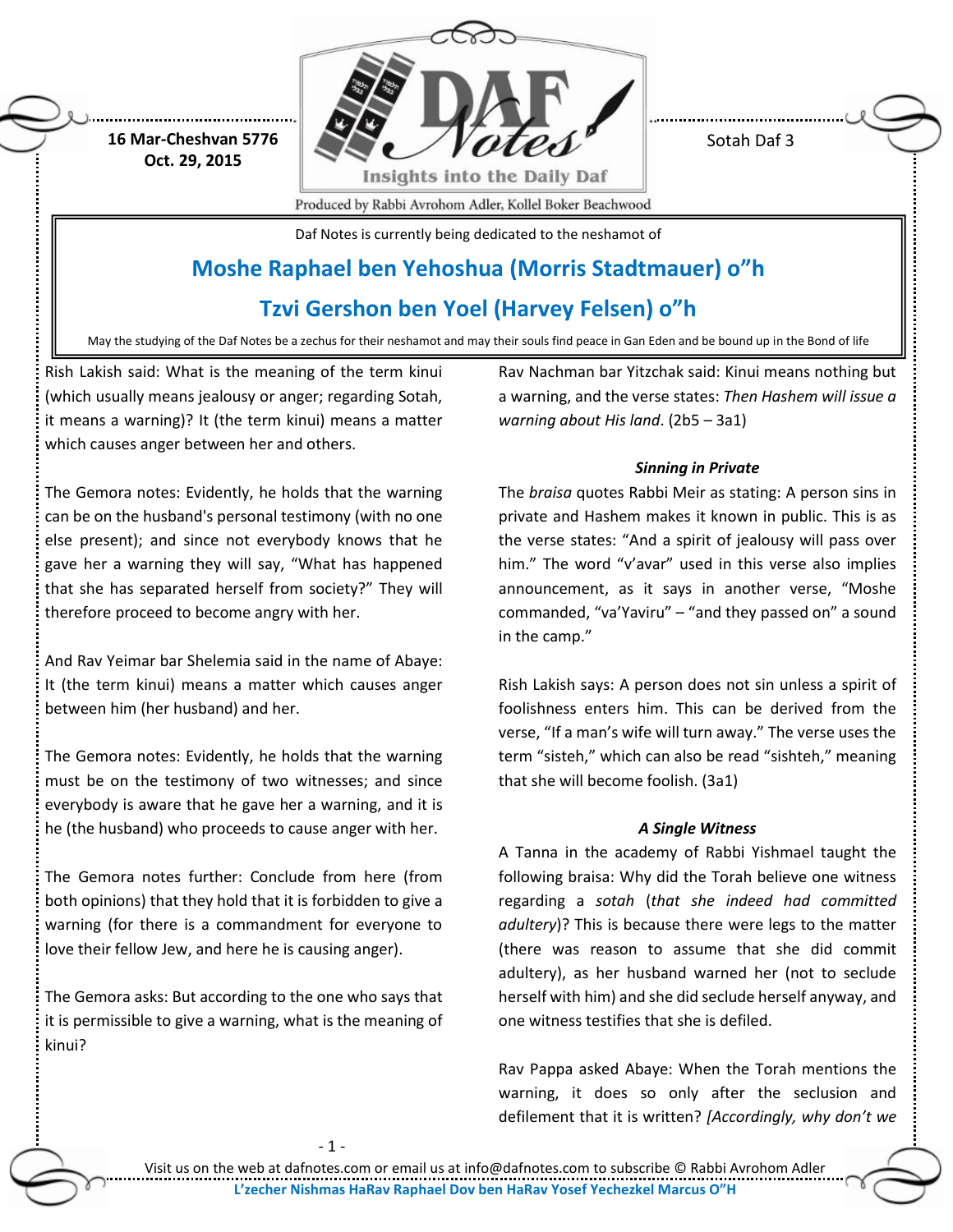

*say that when the Torah implies that even one witness is believed, it is even if there was no prior warning?]*

Abaye said to him: When the verse refers to the warning, it says, "and it will pass over him," implying that it already passed over him (*before the seclusion*). *[Abaye means that it is as if the Torah stated the warning right before the seclusion.]*

The *Gemora* asks: If so, when the verse states: and every armed man among you will pass over, can it possibly mean that this already happened? *[Obviously it did not happen, as Moshe was telling the tribe of Reuven and Gad that it would be necessary for them to do this in the future.]*

The *Gemora* answers: Being that there it is clearly written: *and the land will be conquered before Hashem and then you will return*," it is clear that the word (ve'avar) refers to the future. However, here (regarding *Sotah*), if it would enter your mind that it (the word ve'avar) means as it is written that ve'avar (the warning) was after the defilement and the seclusion, what would be the necessity for a warning? (3a1 – 3a2)

#### *Spirit of Purity or Impurity?*

A Tanna in the academy of Rabbi Yishmael taught the following braisa: A person does not warn his wife (*in this manner*) unless a spirit (from Above) enters him, as it is said: *And a spirit of jealousy had passed over him and he had warned his wife*.

What type of spirit is he referring to? The *Chachamim* say it is referring to a spirit of impurity, while Rav Ashi said: A spirit of purity.

The *Gemora* notes: And it is more understandable that it is a spirit of purity. This is as indicated by the following *braisa*: *And he warned his wife*. He has permission; these are the words of Rabbi Yishmael. Rabbi Akiva says: This is

obligatory. Now, if you say that a spirit of purity (passed over him), it (the cited braisa) is understandable, however, if you will say that it is a spirit of impurity, how could there be an argument whether there is permission or an obligation to bring onto oneself a spirit of impurity? (3a2 – 3a3)

#### *Rabbi Akiva and Rabbi Yishmael*

The *Gemora* discusses the previous statement. *And he warned his wife*. He has permission; these are the words of Rabbi Yishmael. Rabbi Akiva says: This is obligatory.

[*The next verse is discussing a Kohen, whose close relative has died.*] *He will contaminate himself for her*. He has permission; these are the words of Rabbi Yishmael. Rabbi Akiva says: This is obligatory.

[*The next verse is discussing a Canaanite slave.*] *You shall work them forever*. He has permission; these are the words of Rabbi Yishmael. Rabbi Akiva says: This is obligatory (*and they are not to be freed*).

Rav Pappa said to Abaye, and some say that Rav Mesharshiya said to Rava: Does this mean that in the entire Torah (whenever there is a positive command), one master (R' Yishmael) says that there is permission (to do so), while one master (R' Akiva) says that everything is obligatory! [Accordingly, there would be no positive commandments according to R' Yishmael?]

He said to him: No, here (*these three topics*) they are arguing how to interpret the verses.

*And he warned his wife*. He has permission; these are the words of Rabbi Yishmael. Rabbi Akiva says: This is obligatory. What is Rabbi Yishmael's reasoning?

The Gemora answers: He holds like this other Tanna, for it was taught in a *braisa*. Rabbi Eliezer ben Yaakov says: When the Torah states: *One should not hate his brother in*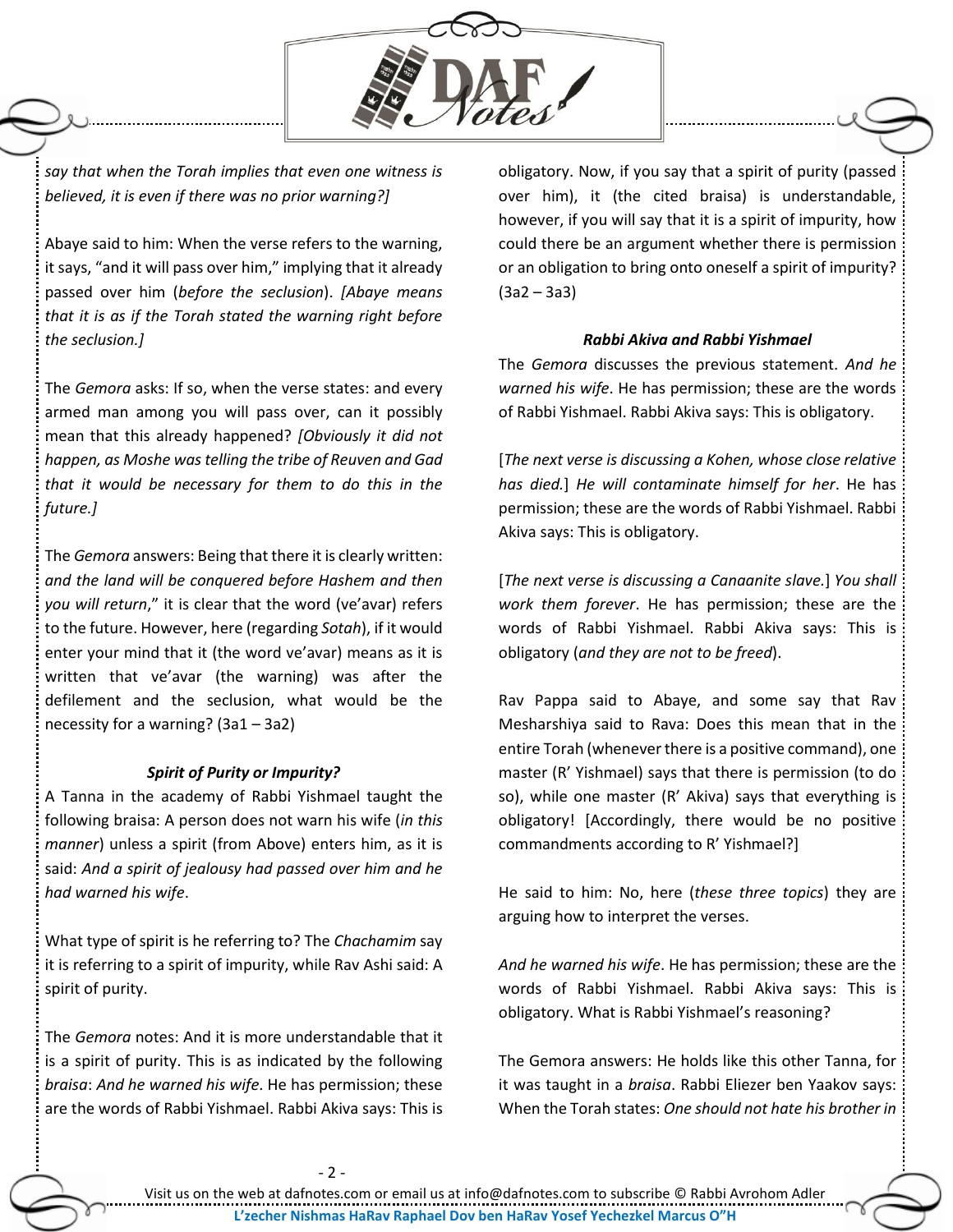

*his heart*, one might have thought that it includes a situation such as this (*sotah*)? The verse therefore states: *And a spirit of jealousy had passed over him and he had warned his wife*. [*This implies that there is permission to warn one's wife, as opposed to a transgression of hating.*]

The *Gemora* asks: How does Rabbi Akiva understand this?

The Gemora answers: Another 'warning' is written (which imparts that it indeed is an obligation).

The *Gemora* asks: How would Rabbi Yishmael respond?

The Gemora answers: Being that it was necessary to write "and she had become defiled," and "and she had not become defiled" (to teach us that even though the matter is in doubt, she is nevertheless prohibited to her husband), it also said "and he warned his wife" a second time. This is in accordance with a braisa that a Tanna in the academy of Rabbi Yishmael taught: Whenever a passage in the Torah was stated and repeated, it was repeated only for the purpose of the new teaching in it. *[Accordingly, not every word mentioned again is extra, and nothing can be derived from there.]*

*He will contaminate himself for her*. He has permission; these are the words of Rabbi Yishmael. Rabbi Akiva says: This is obligatory. What is the reasoning of Rabbi Yishmael?

The Gemora answers: Being that it was written: *Speak to the Kohanim, the sons of Aharon, and say to them: Each of you shall not contaminate himself for a dead person among his nation*, it was necessary to write: *he will contaminate himself for her* (to teach that he can contaminate himself for his seven close relatives).

The *Gemora* asks: How would Rabbi Akiva respond?

The Gemora answers: The verse already qualifies: *besides for his relatives* etc. Accordingly, why is it necessary to state: *he will contaminate himself for her*? It must mean that he is obligated to do so.

The *Gemora* asks: How would Rabbi Yishmael respond?

The Gemora answers: *he will contaminate himself for her*, but he may not contaminate himself for her limbs that were cut off.

The Gemora asks: What does Rabbi Akiva respond?

The Gemora answers: If so, the Merciful One should only write *for her*, and be silent; why is it necessary to state: *he shall contaminate himself*? Derive from here (that he is obligated to contaminate himself to those relatives).

The *Gemora* asks: What does Rabbi Yishmael respond to this?

The Gemora answers: Once the Torah wrote *for her* (to teach us that he may not contaminate himself for her limbs that were cut off), it also wrote he will contaminate himself. This is in accordance with a braisa that a Tanna in the academy of Rabbi Yishmael taught: Whenever a passage in the Torah was stated and repeated, it was repeated only for the purpose of the new teaching in it. *[Accordingly, not every word mentioned again is extra, and nothing can be derived from there.]*

*You shall work them forever*. He has permission; these are the words of Rabbi Yishmael. Rabbi Akiva says: This is obligatory (*and they are not to be freed*).

The *Gemora* asks: What is Rabbi Yishmael's reasoning? Once the Torah states, "Do not allow any soul to live (*kill all the seven Canaanite nations*)," it must therefore state, "You should always work them." This permits you to buy the son of a man from other nations (*not from the seven*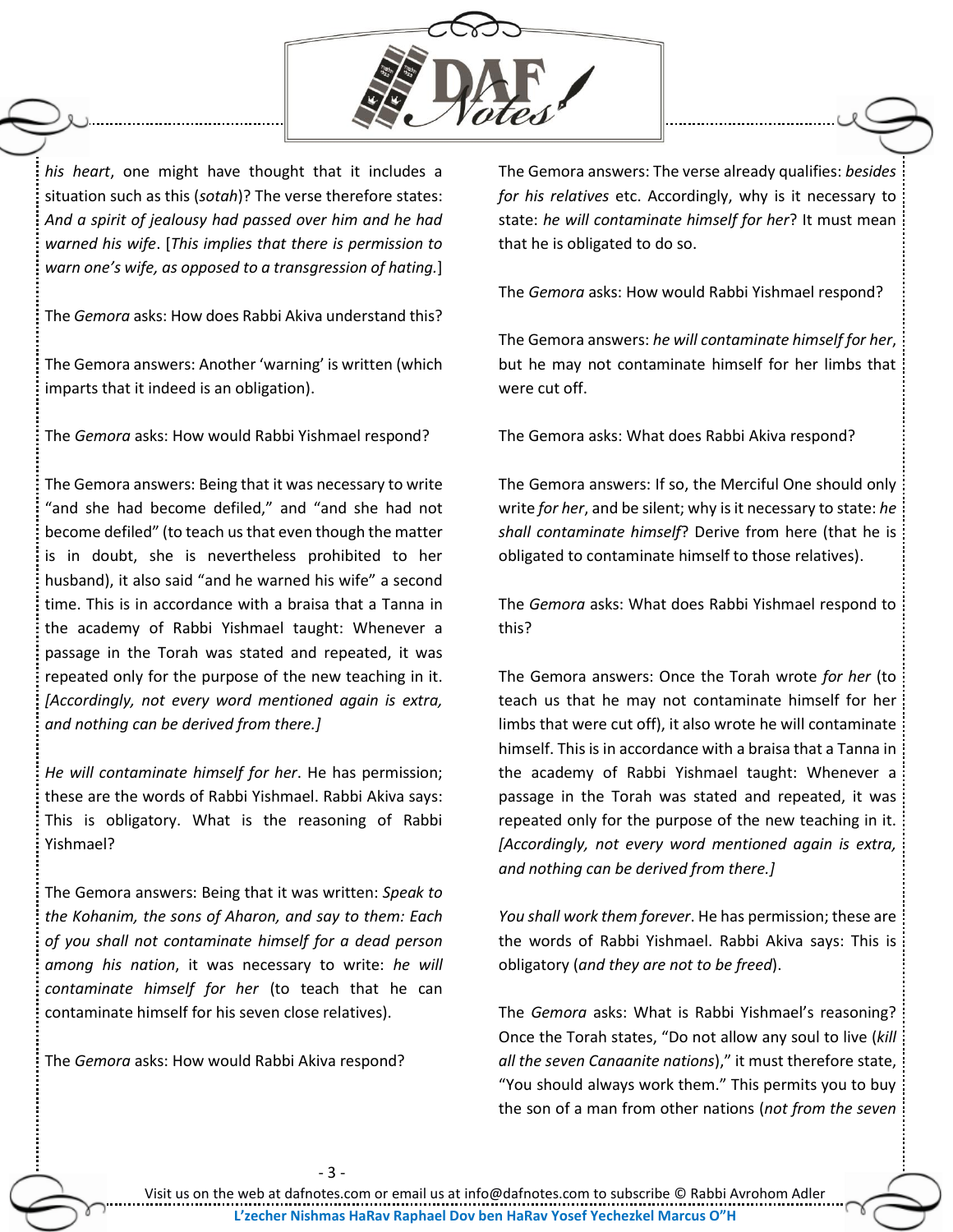

*Canaanite nations*) who marries a Canaanite as a slave. This is taught explicitly in the following *braisa*. The *braisa* states: How do we know that if a male from any nation (*other than the seven nations of Canaan*) cohabited with a Canaanite woman and had a child; one is permitted to purchase that child as a slave (*and he is not obligated to kill him; there is a requirement to kill anyone from the nations of Canaan*)?

The braisa answers: It is written [Vayikra 25:44]: *And also from among the children of the residents who live with you, from among them you may purchase slaves*. One might have thought that even if a Canaanite male cohabited with a woman from any of the other nations and had a child; one would be permitted to purchase that child as a slave. It is therefore written [ibid.]: ….*whom they begot in your land*. The Torah teaches us that one may purchase slaves only from those who were born in your land to Canaanite mothers from non-Canaanite fathers, but not from among those children who were born abroad to non-Canaanite mothers from Canaanite fathers, and who later returned to reside in your land with their fathers. (*Women, generally remain in the lands of their birth, and that is why, when the Torah states "born in your land," it is referring to the children of Canaanite mothers. These verses establish that in respect to other nations, we follow the father's status.*)

The *Gemora* asks: What does Rabbi Akiva say to this?

The Gemora answers: He derives this from, "From them you may buy." The extra verse, "You should always work them," implies that you are obligated to work them (*and not free them*).

The *Gemora* asks: What does Rabbi Yishmael respond?

The Gemora answers: "From them," implies not from your brothers (*a Jewish slave must be treated with respect*).

The *Gemora* asks: What does Rabbi Akiva say to this?

The Gemora answers: Not to work our brothers in the same manner is derived from a later verse, "And with your brothers, the Children of Israel, you shall not subjugate him through hard labor."

The *Gemora* asks: What does Rabbi Yishmael respond?

The Gemora answers: Once the verse says, "And with your brothers," it also says, "in them." This is in accordance with a braisa that a Tanna in the academy of Rabbi Yishmael taught: Whenever a passage in the Torah was stated and repeated, it was repeated only for the purpose of the new teaching in it. *[Accordingly, not every word mentioned again is extra, and nothing can be derived from there.]* (3a3 – 3b2)

#### *Adultery*

Rav Chisda says: When there is adultery in a house, it is like a sesame-eating worm to sesame (*the adultery destroys the house*).

And Rav Chisda says: Anger in a house is like a sesameeating worm to sesame.

The Gemora comments: Both are referring to the woman (*for if she is occupied with her unfaithfulness, she will neglect her household chores*), not the man.

And Rav Chisda said: Originally, before the Jewish people sinned, the Divine Presence resided amongst everyone, as it says, "For Hashem, your God, is walking amongst your camp." Once they sinned, the Divine Presence removed itself from them, as it says, "And he will not see in you a promiscuous thing and will go away from you."

Rabbi Shmuel bar Nachmeini says in the name of Rabbi Yonasan: Whoever does one *mitzvah* in this world, it